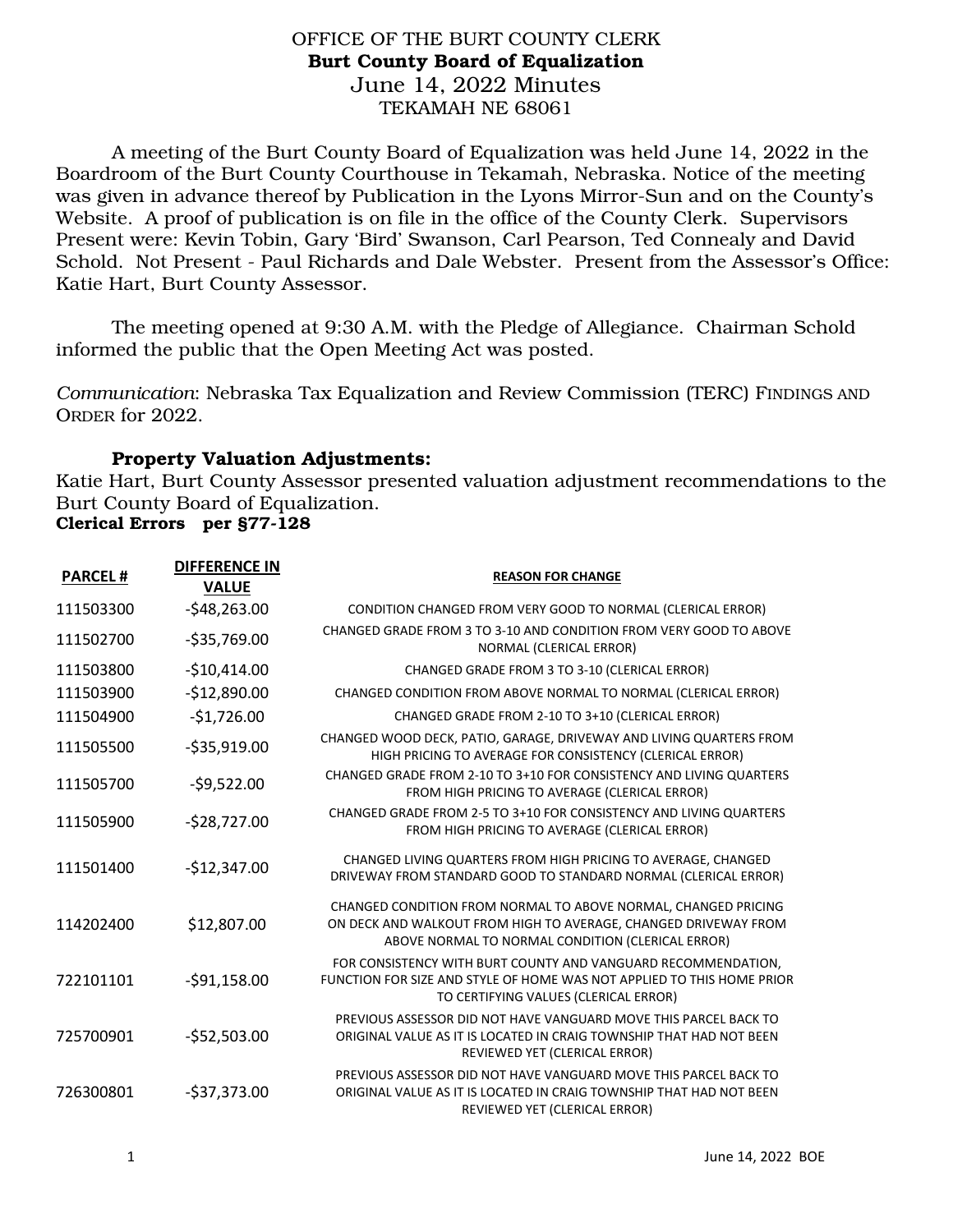| 114800500 | \$5,122.00    | PREVIOUS EMPLOYEE REVIEWED HER OWN HOME AND MADE INCORRECT<br>CHANGES TO THE STYLE OF HER HOME/REVIEWED THIS HOME WITH OTHER STAFF<br>AND MADE EQUITABLE CHANGES TO REFLECT CURRENT STYLE OF HOME (CLERICAL<br>ERROR)                              |
|-----------|---------------|----------------------------------------------------------------------------------------------------------------------------------------------------------------------------------------------------------------------------------------------------|
| 112812200 | \$15,812.00   | STYLE OF HOME WAS INCORRECTLY ENTERED AS 1 1/2 STORY FRAME AND NOT 1<br>1/2 STORY BRICK/INFORMATION STATEMENT RECEIVED BACK IN MAIL ON 6/13<br>INDICATING A KITCHEN REMODEL/CHANGED GRADE FROM 3+5 TO 3+10 TO<br>ACCOUNT FOR THIS (CLERICAL ERROR) |
| 636007800 | $-57,720.00$  | PARCEL WAS BEING INCORRECTLY VALUED FOR PRIVATE ROADS (CLERICAL ERROR)                                                                                                                                                                             |
| 434002400 | $-523,535.00$ | DURING REVIEW OF TOWNSHIP, REVIEWERS ACCOUNTED FOR MORE FINISH<br>INSIDE OF HOME THAN ACTUAL (CLERICAL ERROR)                                                                                                                                      |
| 111504100 | $-$1,107.00$  | SHED BUILT IN 2020 DOES NOT HAVE ELECTRICAL OR STEEL SLIDING DOORS<br>(CLERICAL ERROR)                                                                                                                                                             |
| 311003300 | $-52,710.00$  | BUSINESS INCORRECTLY CODED AS STEEL FRAME INSTEAD OF WOOD FRAME<br>(CLERICAL ERROR)                                                                                                                                                                |

## Undervalued/Overvalued Property per §77-1315.01

| <b>PARCEL#</b> | <b>DIFFERENCE IN</b><br><b>VALUE</b> | <b>REASON FOR CHANGE</b>                                                                                                                                                                                                                                                            |           |
|----------------|--------------------------------------|-------------------------------------------------------------------------------------------------------------------------------------------------------------------------------------------------------------------------------------------------------------------------------------|-----------|
| 112712200      | \$4,943.00                           | COMBINED TWO PARCELS (112712100 & 112712200) (UNDERVALUED)                                                                                                                                                                                                                          | UV        |
| 113811300      | $-$5,944.00$                         | DECREASE IN VALUE FROM LOT SPLIT WITH 113811600 (OVERVALUED)                                                                                                                                                                                                                        | OV        |
| 113811600      | \$39,541.00                          | NEW PARCEL CREATED FROM LOT SPLIT FROM 113811300 (UNDERVALUED)                                                                                                                                                                                                                      | UV        |
| 112203600      | $-52,412.00$                         | ADDED PT L 18 TO 112203800 (OVERVALUED)                                                                                                                                                                                                                                             | <b>OV</b> |
| 112203800      | \$1,236.00                           | ADDED PT L 18 FROM 112203600 (UNDERVALUED)                                                                                                                                                                                                                                          | UV        |
| 113905900      | \$16,917.00                          | DWELLING REMODELED--NO PERMIT OR INFORMATION STATEMENT ON FILE--<br>DATA CORRECTED/CHANGED CONDITION FROM NORMAL TO ABOVE NORMAL<br>(UNDERVALUED)                                                                                                                                   | UV        |
| 112814100      | \$14,821.00                          | DWELLING REMODELED--NO PERMIT OR INFORMATION STATEMENT ON FILE--<br>DATA CORRECTED/CHANGED CONDITION FROM ABOVE NORMAL TO VERY<br>GOOD (UNDERVALUED)/PER PHONE CALL FROM OWNER ON 5/20, OWNER<br>CLAIMS TO HAVE JUST DONE "A REALLY GOOD JOB" ON HER MINIMAL<br><b>IMPROVEMENTS</b> | <b>UV</b> |
| 111402000      | $-53,888.00$                         | LAND HAS BEEN TAKEN OVER BY CREEK/CONSISTENT WITH LOTS JUST SOUTH OF<br>THIS PARCEL (OVERVALUED)                                                                                                                                                                                    | <b>OV</b> |
| 437001200      | \$21,770.00                          | DWELLING REMODELED--NO PERMIT OR INFORMATION STATEMENT ON FILE--<br>DATA CORRECTED (UNDERVALUED)                                                                                                                                                                                    | UV        |
| 114302800      | \$9,203.00                           | DWELLING REMODELED--NO PERMIT OR INFORMATION STATEMENT ON FILE--<br>DATA CORRECTED (UNDERVALUED)                                                                                                                                                                                    | UV        |
| 113900800      | \$24,927.00                          | DWELLING REMODELED--NO PERMIT OR INFORMATION STATEMENT ON FILE--<br>DATA CORRECTED (UNDERVALUED)                                                                                                                                                                                    | UV        |
| 110912300      | \$4,921.00                           | DWELLING REMODELED--NO PERMIT OR INFORMATION STATEMENT ON FILE--<br>DATA CORRECTED (UNDERVALUED)                                                                                                                                                                                    | UV        |
| 111409200      | $-$1,709.00$                         | ADJUSTMENT FOR APPROPRIATE SQ FT OF LOT MINUS SQ FT IN CREEK<br>(OVERVALUED)                                                                                                                                                                                                        | OV        |
| 111410800      | $-$1,598.00$                         | ADJUSTMENT FOR APPROPRIATE SQ FT OF LOT MINUS SQ FT IN CREEK<br>(OVERVALUED)                                                                                                                                                                                                        | OV        |
| 111407500      | $-$1,260.00$                         | ADJUSTMENT FOR LAND IN CREEK (OVERVALUED)                                                                                                                                                                                                                                           | <b>OV</b> |
| 111407600      | $-5695.00$                           | ADJUSTMENT FOR APPROPRIATE SQ FT OF LOT MINUS SQ FT IN CREEK<br>(OVERVALUED)                                                                                                                                                                                                        | OV        |
| 111005300      | $-52,022.00$                         | ADJUSTMENT FOR LAND IN CREEK (OVERVALUED)                                                                                                                                                                                                                                           | OV        |
| 111007600      | $-52,486.00$                         | ADJUSTMENT FOR LAND IN CREEK (OVERVALUED)                                                                                                                                                                                                                                           | OV        |
| 530501400      | $-$5,200.00$                         | ADJUSTMENT FOR LAND IN CREEK (OVERVALUED)                                                                                                                                                                                                                                           | <b>OV</b> |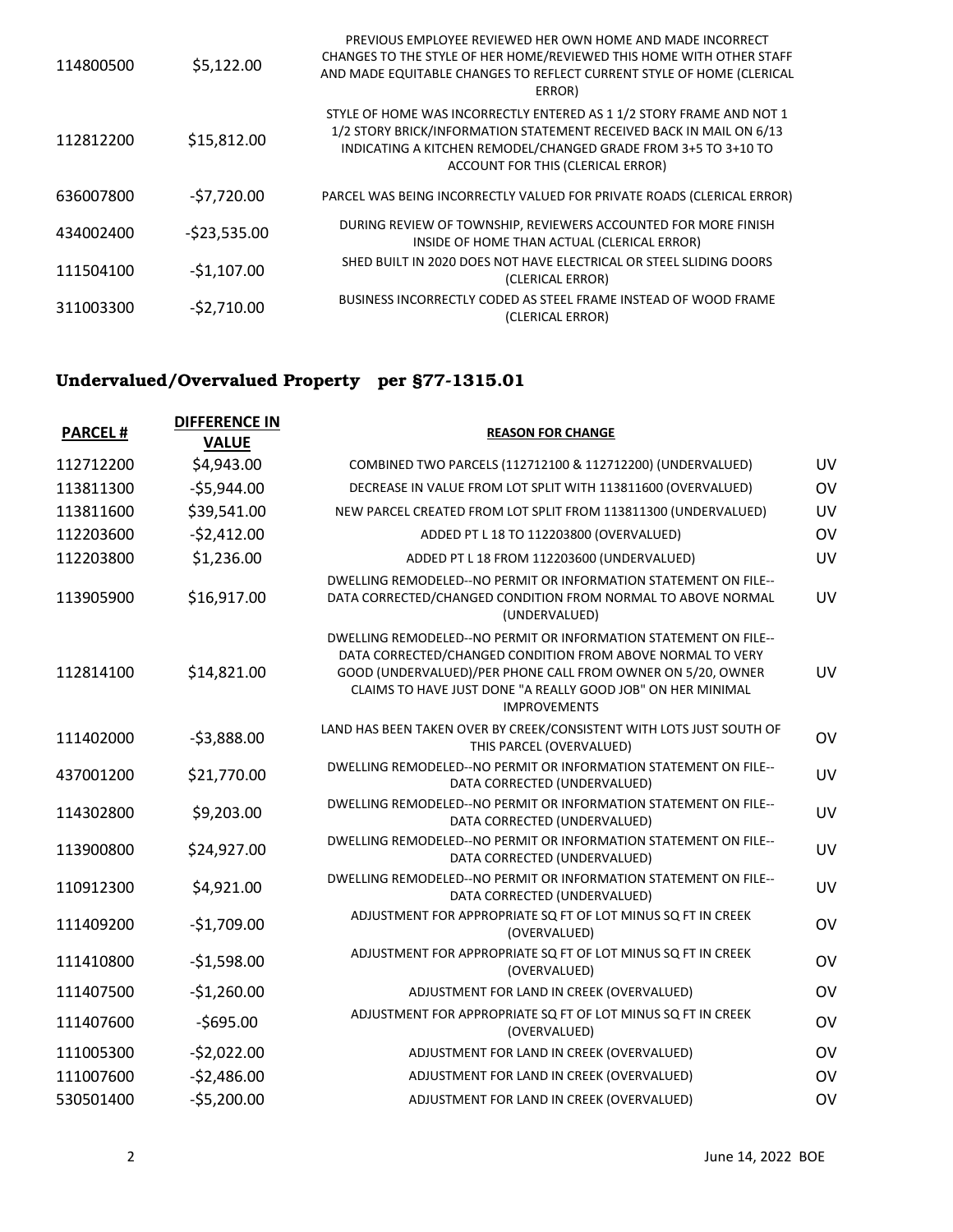| 114104300 | \$15,012.00   | DWELLING REMODELED--NO PERMIT OR INFORMATION STATEMENT ON FILE--<br>DATA CORRECTED/CHANGED CONDITION FROM NORMAL TO ABOVE NORMAL<br>(UNDERVALUED) | UV |
|-----------|---------------|---------------------------------------------------------------------------------------------------------------------------------------------------|----|
| 436701200 | $-5900.00$    | ADJUSTMENT FROM BUILDING SITE TO 1D1 (OVERVALUED)                                                                                                 | OV |
| 112700100 | $-59,412.00$  | ADJUSTMENT OF UNBUILDABLE LAND--CREEK RUNS ALONG PROPERTY<br>(OVERVALUED)                                                                         | OV |
| 112700500 | $-58,445.00$  | ADJUSTMENT OF UNBUILDABLE LAND--CREEK RUNS ALONG PROPERTY<br>(OVERVALUED)                                                                         | OV |
| 112700700 | $-$10,644.00$ | ADJUSTMENT OF UNBUILDABLE LAND--CREEK RUNS ALONG PROPERTY<br>(OVERVALUED)                                                                         | OV |
| 112718200 | $-511,178.00$ | ADJUSTMENT OF UNBUILDABLE LAND--CREEK RUNS ALONG PROPERTY<br>(OVERVALUED)                                                                         | OV |
| 112718700 | $-$12,410.00$ | ADJUSTMENT OF UNBUILDABLE LAND--CREEK RUNS ALONG PROPERTY<br>(OVERVALUED)                                                                         | OV |
| 112500300 | $-$14,238.00$ | ADJUSTMENT OF UNBUILDABLE LAND--CREEK RUNS ALONG PROPERTY<br>(OVERVALUED)                                                                         | OV |
| 112607900 | $-53,282.00$  | ADJUSTMENT OF UNBUILDABLE LAND--CREEK RUNS ALONG PROPERTY<br>(OVERVALUED)                                                                         | OV |
| 112616400 | $-$14,424.00$ | ADJUSTMENT OF UNBUILDABLE LAND--CREEK RUNS ALONG PROPERTY<br>(OVERVALUED)                                                                         | OV |
| 113101700 | $-$1,685.00$  | ADJUSTMENT OF UNBUILDABLE LAND--ADJACENT TO RAILROAD WITH DITCH<br>(OVERVALUED)                                                                   | OV |
| 113203700 | $-56,860.00$  | ADJUSTMENT OF UNBUILDABLE LAND--ADJACENT TO RAILROAD WITH CREEK<br>(OVERVALUED)                                                                   | OV |
| 113204000 | $-59,558.00$  | ADJUSTMENT OF UNBUILDABLE LAND--ADJACENT TO ABANDONED RAILROAD<br>(OVERVALUED)                                                                    | OV |
| 113204100 | $-54,834.00$  | ADJUSTMENT OF UNBUILDABLE LAND--ADJACENT TO ABANDONED RAILROAD<br>(OVERVALUED)                                                                    | OV |
| 113204200 | $-52,212.00$  | ADJUSTMENT OF UNBUILDABLE LAND--ADJACENT TO ABANDONED RAILROAD<br>(OVERVALUED)                                                                    | OV |
| 113204300 | $-54,234.00$  | ADJUSTMENT OF UNBUILDABLE LAND--ADJACENT TO ABANDONED RAILROAD<br>(OVERVALUED)                                                                    | OV |
| 113204600 | $-55,419.00$  | ADJUSTMENT OF UNBUILDABLE LAND--ADJACENT TO ABANDONED RAILROAD<br>(OVERVALUED)                                                                    | OV |
| 113204700 | $-58,928.00$  | ADJUSTMENT OF UNBUILDABLE LAND--ADJACENT TO ABANDONED RAILROAD<br>(OVERVALUED)                                                                    | OV |
| 113205000 | $-$10,261.00$ | ADJUSTMENT OF UNBUILDABLE LAND--ADJACENT TO RAILROAD WITH DITCH<br>(OVERVALUED)                                                                   | OV |
| 113209300 | $-$13,406.00$ | ADJUSTMENT OF UNBUILDABLE LAND--ADJACENT TO RAILROAD WITH NO<br>ACCESS (OVERVALUED)                                                               | OV |
| 113001500 | $-$12,746.00$ | ADJUSTMENT OF UNBUILDABLE LAND--DITCH RUNS THROUGH MIDDLE OF<br>PROPERTY WITH NO DRAINAGE (OVERVALUED)                                            | OV |
| 113205300 | $-$1,031.00$  | ADJUSTMENT OF UNBUILDABLE LAND--CREEK RUNS ALONG PROPERTY<br>(OVERVALUED)                                                                         | OV |
| 113205400 | $-$12,418.00$ | ADJUSTMENT OF UNBUILDABLE LAND--CREEK RUNS ALONG PROPERTY<br>(OVERVALUED)                                                                         | OV |
| 113205500 | $-58,056.00$  | ADJUSTMENT OF UNBUILDABLE LAND--CREEK RUNS ALONG PROPERTY<br>(OVERVALUED)                                                                         | OV |
| 113205600 | $-56,584.00$  | ADJUSTMENT OF UNBUILDABLE LAND--CREEK RUNS ALONG PROPERTY<br>(OVERVALUED)                                                                         | OV |
| 113205700 | $-59,685.00$  | ADJUSTMENT OF UNBUILDABLE LAND--CREEK RUNS ALONG PROPERTY<br>(OVERVALUED)                                                                         | OV |
| 113206000 | $-58,863.00$  | ADJUSTMENT OF UNBUILDABLE LAND--CREEK RUNS ALONG PROPERTY<br>(OVERVALUED)                                                                         | OV |
| 113206300 | $-59,363.00$  | ADJUSTMENT OF UNBUILDABLE LAND--CREEK RUNS ALONG PROPERTY<br>(OVERVALUED)                                                                         | OV |
| 113206400 | $-$15,982.00$ | ADJUSTMENT OF UNBUILDABLE LAND--CREEK RUNS ALONG PROPERTY<br>(OVERVALUED)                                                                         | OV |